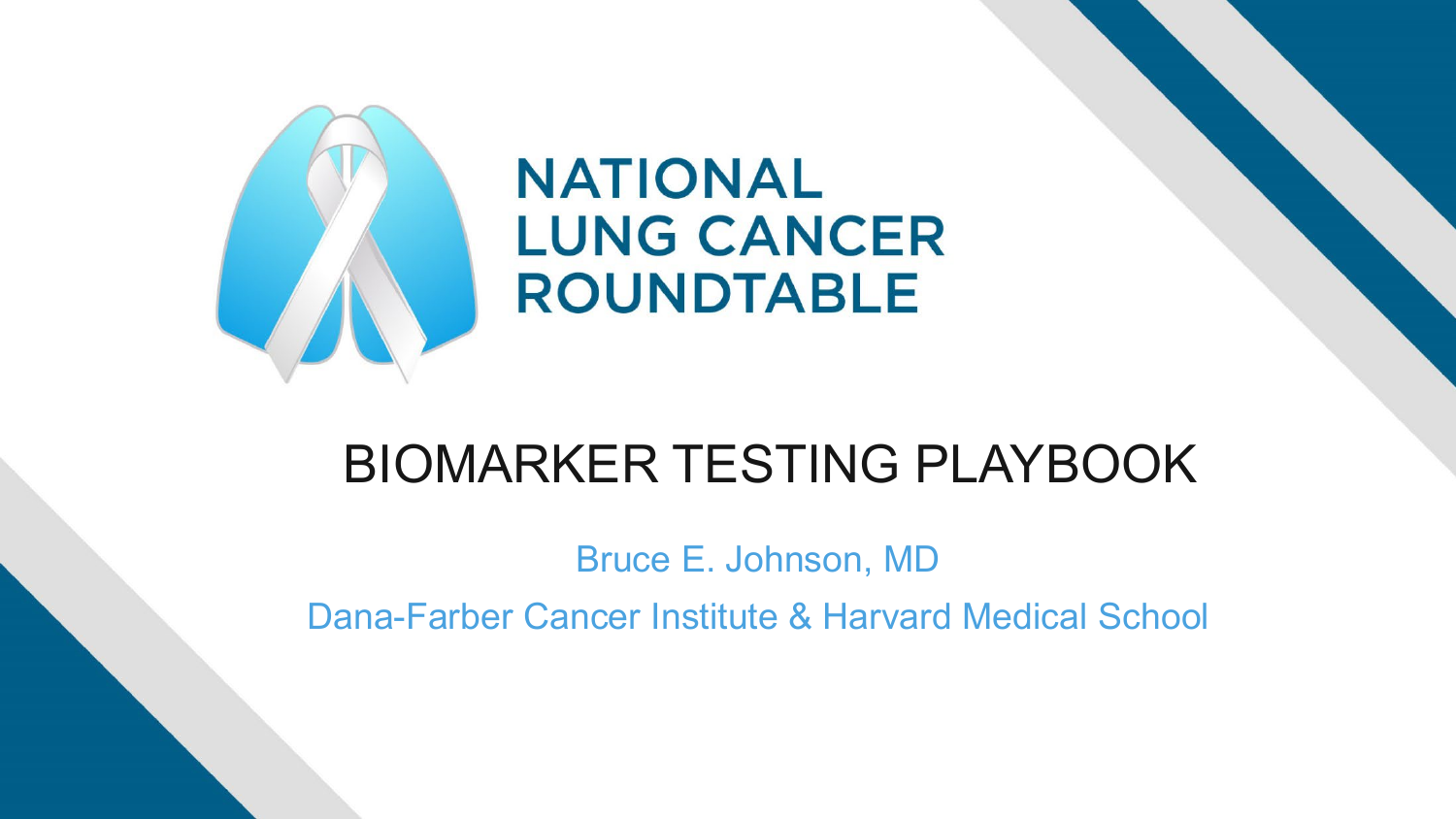- 1. Develop educational materials and initiatives with uniform content
- 2. Provide new solutions to reduce turnaround time

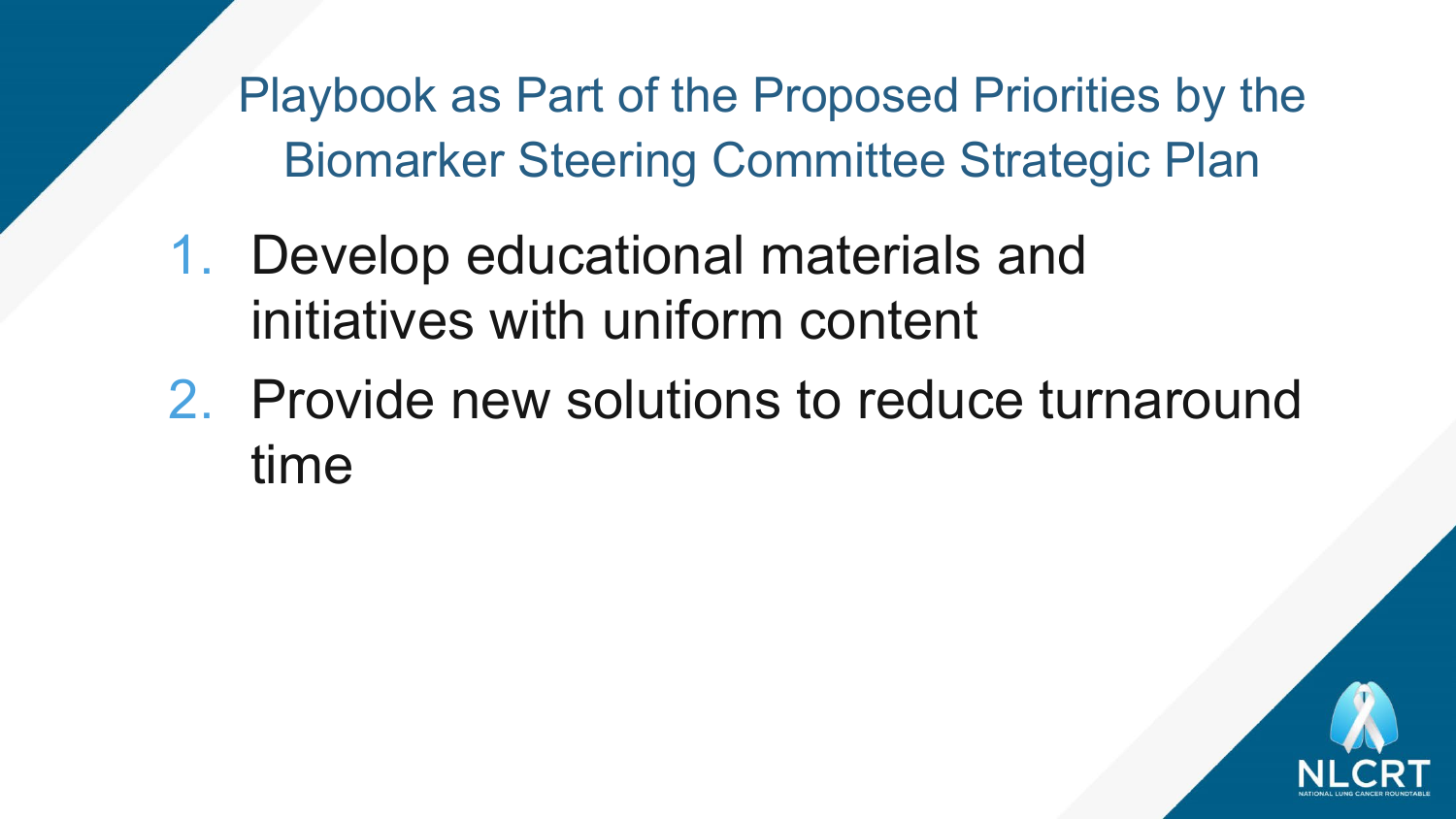**Manuscript Draft by Adam Fox et. al. Entitled:**

*Guide for the Efficient Diagnosis and Securing Adequate Tissue for Comprehensive Biomarker Testing for Patients with Suspected Advanced Lung Cancer*

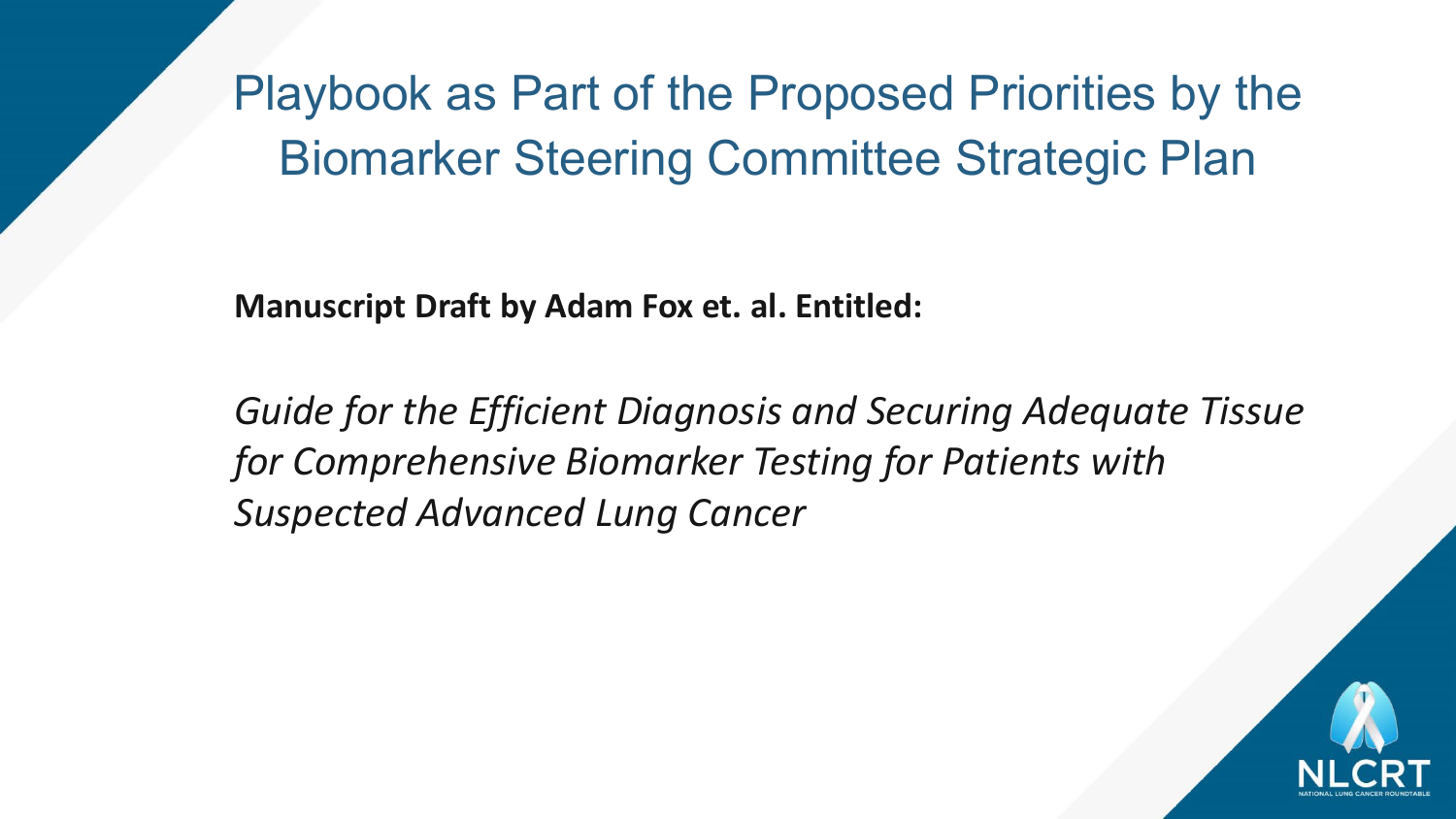- **1. The selection of therapeutic agents for patients with advanced nonsmall cell lung cancer has been revolutionized by the identification of biomarkers that are highly predictive of therapeutic response to different targeted and immunotherapy agents (Hanna, J Clin Oncol 2021)**
- **2. The ability to identify and treat patients with the appropriate targeted agents or immunotherapy regimens is highly dependent on the timely diagnosis and minimizing delays in securing adequate amounts of tumor tissue for comprehensive biomarker testing.**

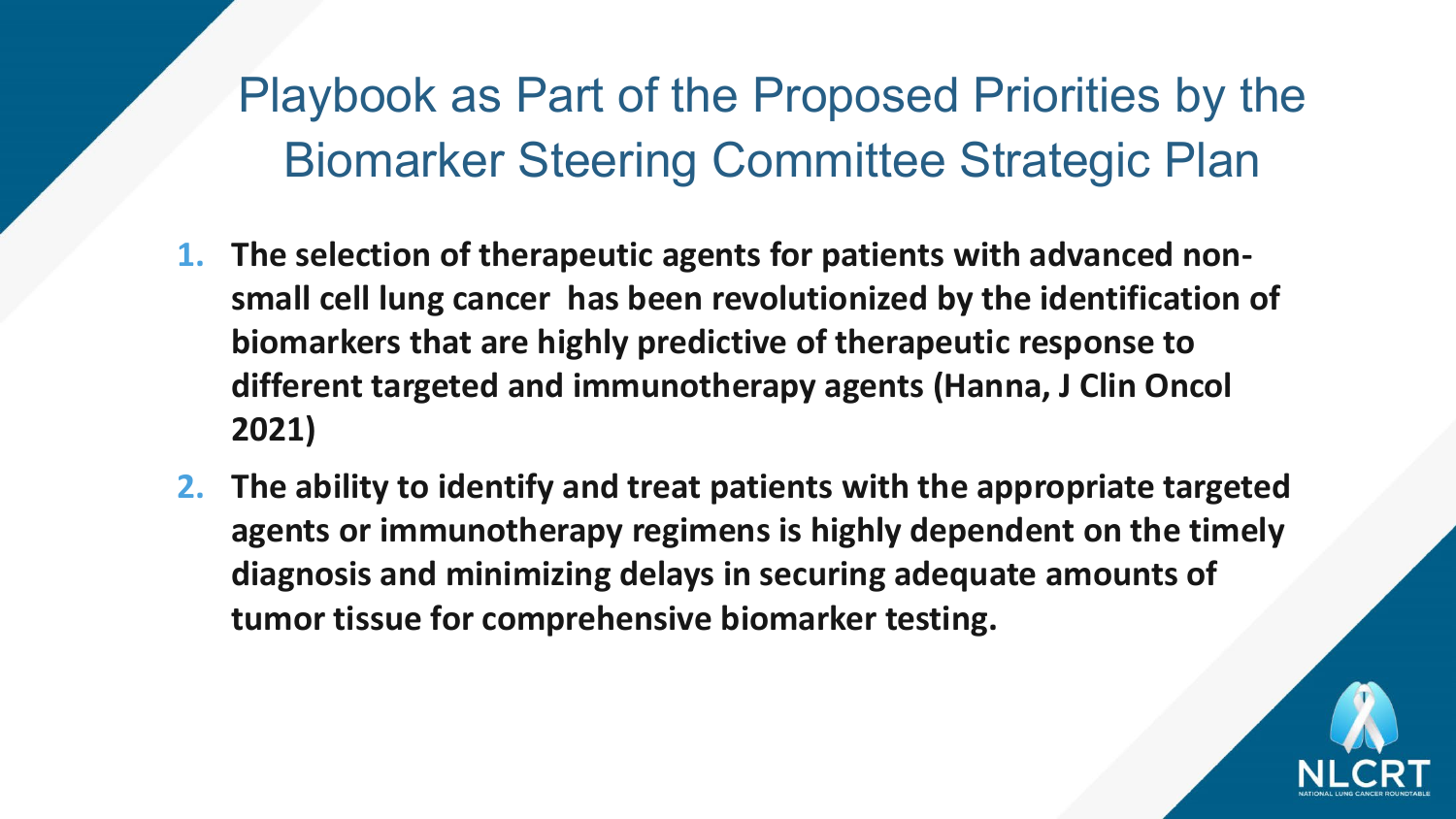Fig 1